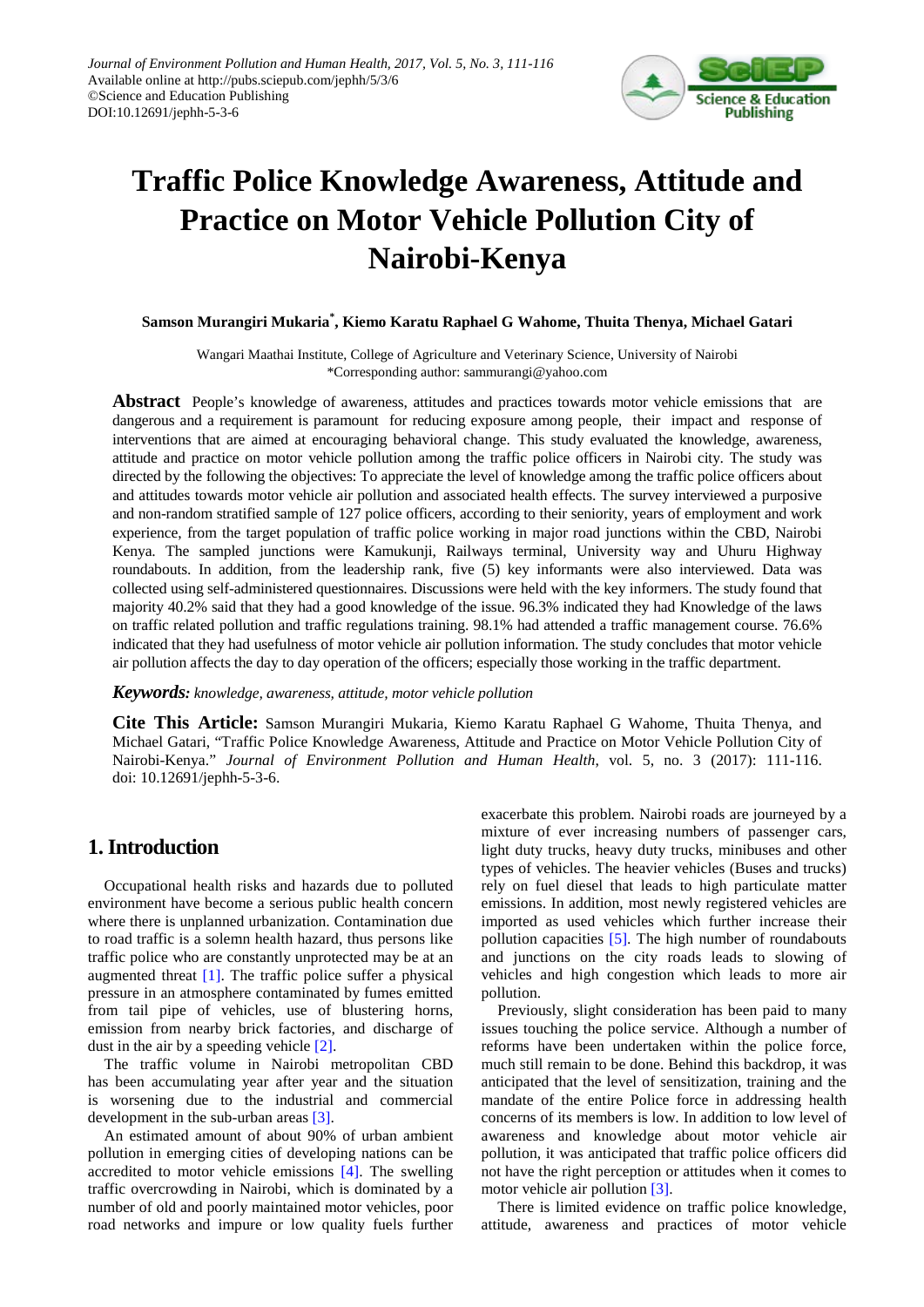pollution in Kenya. Such data is required to inform reform in training curricula and police practice after graduation. It will also inform future larger studies seeking to further clarify effects of motor vehicle pollution on people. Consequently, the objective of the study was to evaluate the knowledge, attitudes and practice among the traffic police in Nairobi city Kenya. This study provides insights into traffic police perceptions on motor vehicle emissions and what they consider to be their role in addressing air pollution.

## **2. Material and Methods**

## **2.1. Study Area**

The study was carried out in the city of Nairobi, the capital city and the largest urban centre in Kenya and the one having the highest number of motor vehicles. The city is situated 140 kilometers south of equator and 500 kilometers west of the Indian Ocean at 1°17′S36°49′E. It occupies  $696 \text{km}^2$  at an altitude of 1,661 meters above sea level (Nairobi county website, 2016).

#### **2.2. Study Population**

The descriptive exploratory study was targeted the traffic police working within the CBD and its outskirts. Severely congested roundabouts, within the CBD and its outskirts, were selected purposefully for the study. These are the Kamukunji, Railways terminals, University way and Uhuru Highway roundabouts manned by a population of 127 traffic police officers. Self-administered questionnaires were distributed to all the 127 participants. In addition, five (5) senior ranking officers participated in a key informant discussion. All the officers participated in the study. For the proposed study, the researcher enlisted the services of traffic police leaders that is, the Base Commanders to help in the identification of the Traffic police officers according to their seniority of year of employment and work experience. It provided for equal chances of selection of individuals of similar level of experience.

#### **2.3. Survey Instrument**

The study used a self-administered English language questionnaire to collect data, all traffic police officers being sufficiently literate as evidenced by the entry qualifications. The questionnaire was pretested with 8 traffic police officers of Kamukunji police Station who were not used in the actual study. The pretesting feedback helped establish internal consistency of the questionnaire.

Before the self-administering of the questionnaires, traffic police officers were briefed on the purpose of the study. Thirty to forty five minutes were allowed for each respondent to fill in the answers in the presence of the researcher and his assistants. The questionnaires were collected immediately they were filled and validated and where necessary clarification sought from the respondent.

# **3. Data Analysis and Results**

## **3.1. Knowledge and Attitudes towards Motor-Vehicle Pollution and Health**

To understand how well the respondents understand about motor-vehicle pollution the respondents were asked to rate themselves between very good, good, poor and very poor. Most of them (40.2%) said that they had a good knowledge of the issue. Those who rated their knowledge as very good were 19.6%, poor (13.1%) whereas 27.1% of the respondents rated their knowledge as very poor. (See [Table 1\)](#page-1-0).

#### **3.2. Levels of Knowledge on Motor-vehicle Pollution**

To further understand their knowledge of the laws on traffic related pollution they were asked if they had ever detected motor vehicle emissions violations in their work period and in the past thirty days. (See [Table 2\)](#page-2-0).

They were further asked if they had ever attended any traffic management course. The findings revealed that most of them (98.1%) had attended a traffic management course. The study also wanted to know if the respondents had been trained on motor vehicle air pollution in the course they attended. It was noted that 67.3% reported to have been trained in that area whereas 32.6% had not been trained on motor vehicle air pollution. This is as shown in [Table 2.](#page-2-0)

The study went further to ask the respondents to rate level of usefulness of the information on motor vehicle air pollution were. This was measured in four categories (very important, important, moderately important and not important), the results revealed that most of the respondents (80.4%) considered the information as very important.

The respondents were also asked to rate how difficult it was for them to access motor vehicle air pollution related information. This was measured in four levels which were; very difficult, difficult, easy and very easy. In this section, 52.3% said that it was easy, 29.9% (difficult), 11.2% (very easy) and only 6.5% said it was very difficult. (Se[e Table 3\)](#page-2-1).

**Table 1. Knowledge and attitudes towards motor-vehicle pollution and health**

<span id="page-1-0"></span>

| <b>Source of information</b>       | <b>Proportion of respondents</b> | <b>Response</b> | % of respondents |
|------------------------------------|----------------------------------|-----------------|------------------|
| Observation                        | 75.7                             | Very good       | 19.6             |
| Television and radio               | 9.3                              | Good            | 40.2             |
| Newspapers                         | 6.5                              | Poor            | 13.1             |
| Magazines                          | 4.7                              | Very poor       | 27.1             |
| Scientific journals & publications | 2.8                              |                 |                  |
| Others                             | 0.9                              |                 |                  |
| Total                              | 100                              | Total           | 100              |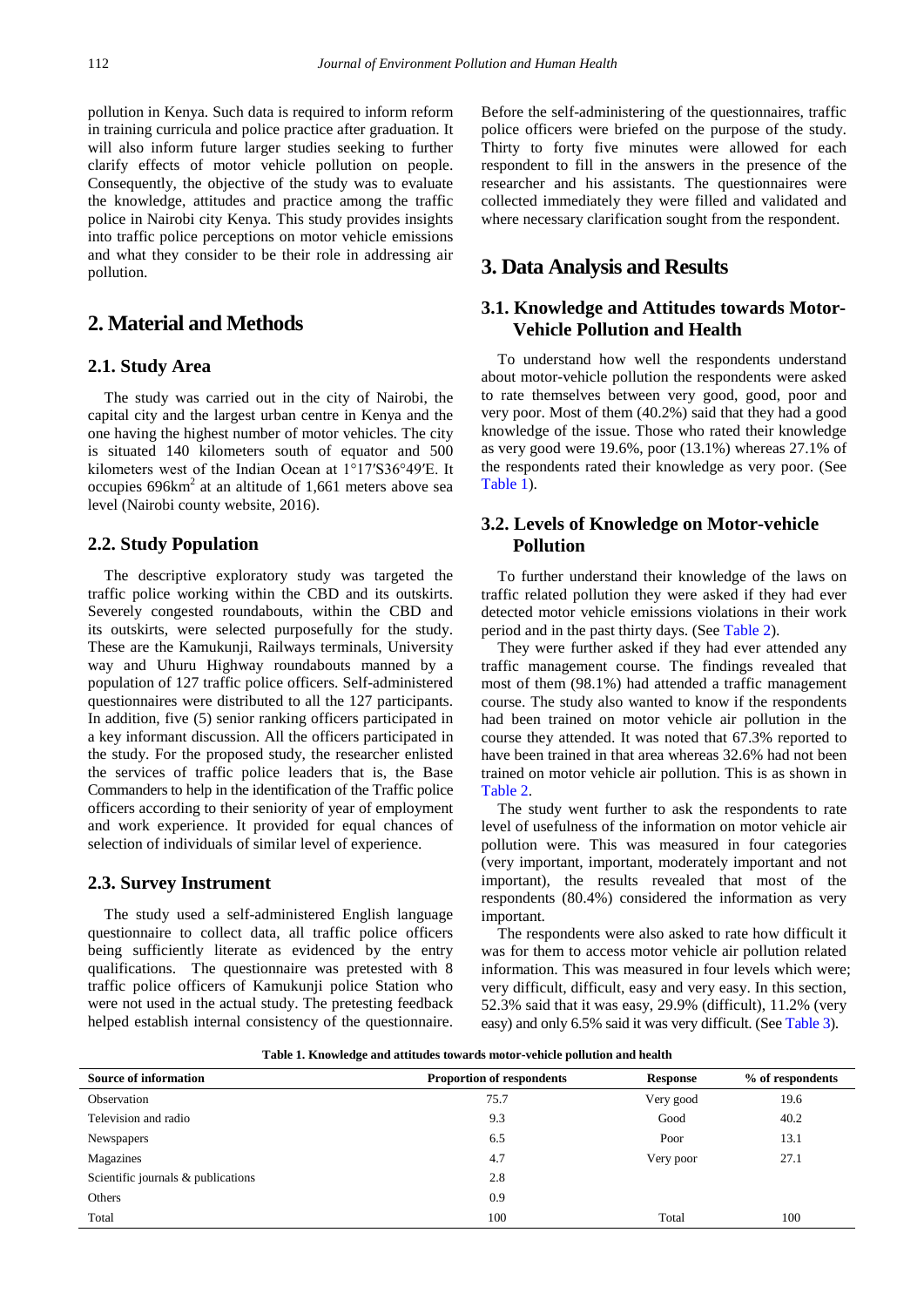<span id="page-2-0"></span>

| <b>Ouestion</b>                                                                                                                 | Yes. $%$ | No. $%$ |
|---------------------------------------------------------------------------------------------------------------------------------|----------|---------|
| Have you EVER in your daily traffic duties detected a case of motor vehicle emissions violation?                                | 96.3     | 3.7     |
| Have you in the LAST ONE MONTH (30 days) in your daily traffic duties detected a case of motor<br>vehicle emissions violations? | 74.8     | 25.2    |
| Have you ever attended any traffic management course?                                                                           | 98.1     | 1.9     |
| In the course, were you trained on motor vehicle air pollution?                                                                 | 67.3     | 32.6    |

**Table 2. Knowledge of the laws on traffic related pollution and traffic regulations training**

<span id="page-2-1"></span>

| Rating of the need of information on motor-vehicle pollution |                              | Rating of ease of access of the information |                              |
|--------------------------------------------------------------|------------------------------|---------------------------------------------|------------------------------|
| Response                                                     | Proportion of respondents, % | Response                                    | Proportion of respondents, % |
| Very important                                               | 80.4                         | Very difficult                              | 6.5                          |
| Important                                                    | 15                           | Difficult                                   | 29.9                         |
| Moderately important                                         | 2.8                          | Easy                                        | 52.3                         |
| Not important                                                | 1.9                          | Very easy                                   | 11.2                         |
| <b>Total</b>                                                 | 100                          | <b>Total</b>                                | 100                          |

#### **3.3. Usefulness of Motor Vehicle Air Pollution Information**

The research also sought to find out if the respondents would exactly know motor vehicle air pollution information. Majority of them (76.6%) responded 'Yes' to this question whereas only 23.4% answered 'No.' They were further asked to say how that information would have looked like, they had the following to say: The information will be in the form of documentaries; The information would come in the form of pamphlets and fliers; The information would have come in the form of television and radio advertisements; The information would have been packaged in the form of lectures; The information would come in the form of police magazines and Publications of information in the local dailies.

Lastly the respondents were asked to suggest ways in which information on motor vehicle air pollution can made more accessible to the traffic police, they had the following to say: A data base of information should be created and made accessible to the police. Topics on motor vehicle air pollution should be integrated in the traffic course; There should be more of information aired on television to sensitize the public; There should be a partnership with National Environmental Management Authority (NEMA) in the development of training materials; Regular seminars should be organized for the police officers and the public on motor vehicle air pollution; Creating a special unit to deal with the dissemination of information on motor vehicle air pollution information etc.

#### **3.4. Further Knowledge on Motor Vehicle Air Pollution**

After responding to all the questions seeking to measure their knowledge of motor vehicle air pollution, the research asked the respondents to give some suggestions on ways of making traffic management duties safer from exposure to motor vehicle pollution. The following suggestions were put forward: Measures should be put in place to protect the officers working in the traffic department;

There should be a crackdown of un-roadworthy vehicles; Giving the officers protective gears such as face masks to lessen the risk of their exposure to motor vehicle air pollution; Decongestion of traffic from the central business district; Ensuring there is regular inspection to eliminate unfit vehicles from the road; Regular maintenance of the streets and cleaning to reduce on the amount of dust emitted; Construction of proper road networks to decongest the city and Sensitization of the public about the effects of motor vehicle air pollution

#### **3.5. Causes of Motor-Vehicle Air Pollution**

The research was also interested in finding out the causes of motor vehicle air pollution. The respondents were therefore asked to list some of the causes that they were aware of. This was also done qualitatively by making them respond by filling in a list of causes they were aware of. What came out most common was the traffic congestion in the city and the many unroad worthy vehicles that are still allowed to operate. However that was not the only one, the following causes were also mentioned:

Additional objective of the study was to find out the attitudes of traffic police officers on motor vehicle emission contamination and the health effects associated with it. Ajzens theory of planned behaviour publishes in 1986  $[6]$  states that beliefs – such as espoused in attitudes, are the greatest predictor of behaviour. This means that attitudes not only define priorities but also determines problem solving activities. As such, traffic police officers were asked Likert-scale type questions on whether they felt that the police administration was taking adequate measures to protect officers from mv air pollution. 56.6% said that they strongly disagreed that adequate measures were being taken, 32.1% said they disagreed while only 5.7% agreed that the police administration was taking adequate measures to protect police officers from mv air pollution. On the statement that traffic police officers take precautionary measures to protect themselves from mv air pollution, 39.6% disagreed, 34.9% strongly disagreed, 19.8% were not sure while 0.9% agreed with the statement. (See [Table 4\)](#page-3-0).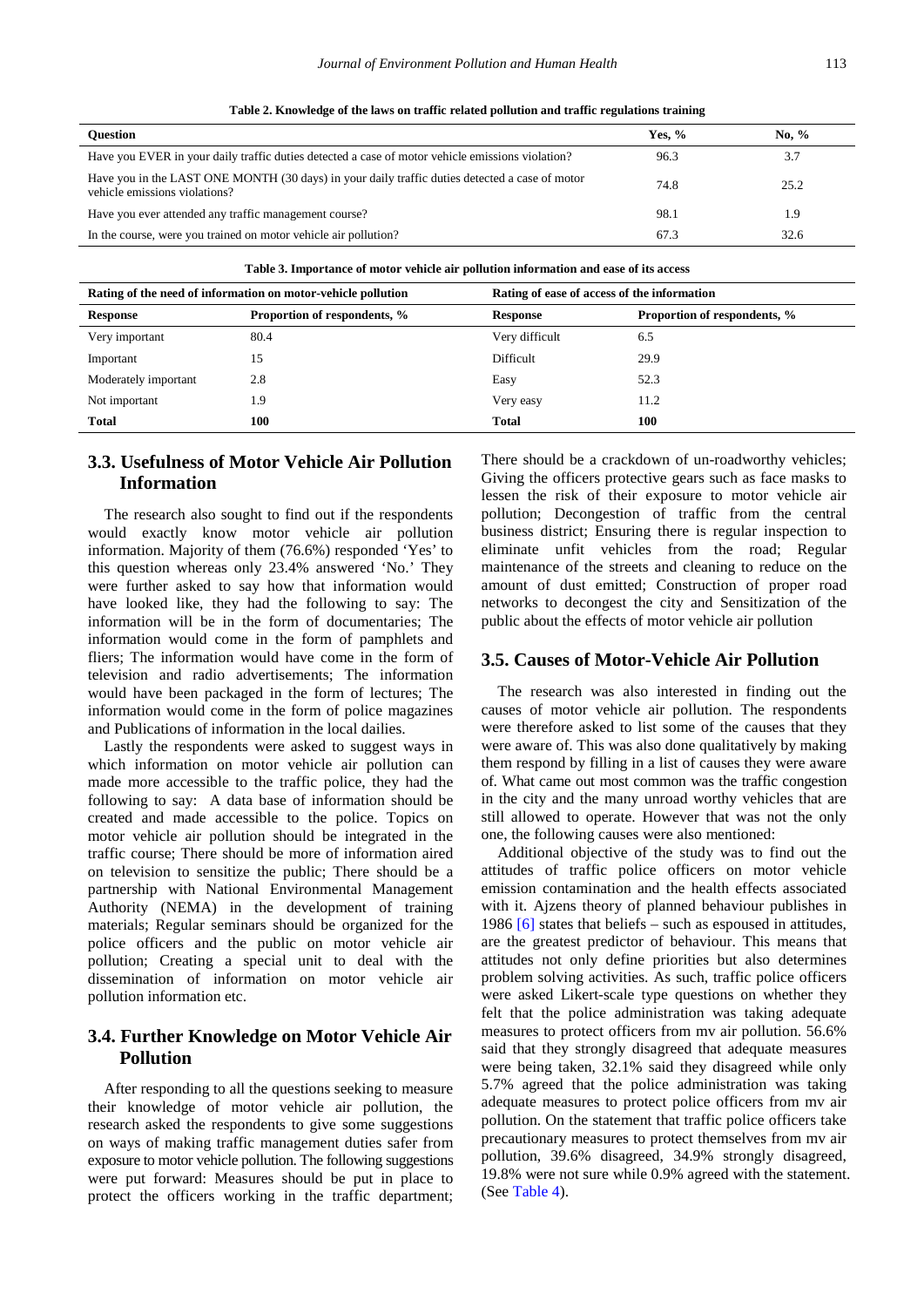| Table 4. Perceived causes of motor-vehicle air pollution |  |  |  |  |
|----------------------------------------------------------|--|--|--|--|
|----------------------------------------------------------|--|--|--|--|

<span id="page-3-0"></span>

| Causes of motor-vehicle air pollution                                            | <b>Frequency</b> | percent |
|----------------------------------------------------------------------------------|------------------|---------|
| Excessive smoke emitted by motor vehicles.                                       | 35               | 33.1    |
| Mixing of different types of fuel                                                | 16               | 15      |
| Modification of exhaust pipes that tampers with normal air flow from the engines | 15               | 14.2    |
| Undisciplined public vehicle crew members who keep on hooting and making noise   | 13               | 12.6    |
| Poor road conditions characterized by countless pot holes and dust               | 11               | 10.2    |
| The use of low quality fuels that emit a lot of smoke during driving             | 10               | 9.4     |
| Failure by motor vehicle owners to conduct routine maintenance of their vehicles | 6                | 5.5     |
| <b>Total</b>                                                                     | 107              | 100     |

A statement was made that the time police officers spend on roundabouts is enough to make them experience effects of mv air pollution. 38.7% strongly agreed, 32.1% agreed, 17.0% disagreed while 6.6% strongly disagreed with this statement. Another statement was made that carrying out traffic duties has more benefits compared to exposure to mv air pollution. 47.2% strongly disagreed with this statement, 25.5% disagreed, 15.1% agreed while 7.5% strongly agreed with this statement. Respondents were asked ways to reduce traffic police officers' exposure to mv air pollution. 62.3% said that they should be issued with protective gear to wear during duty, 21.7% said that their working hours should be reduced, 17.9% asserted that they should have regular free checkups and treatment, 2.8% said frequent breaks would help while 1.9% said that there should be rotational duties. A statement that the risks posed by motor vehicle air pollution are greater than the risks posed by other police crime control duties was also made. 33% of the respondents said that they agreed with the statement, 27.4% disagreed, 21.7% strongly agreed while 13.2% strongly disagreed. On being asked to rate their police station's overall preparedness to mv air pollution, 47.2% of the respondents said it was not at all prepared, 33% said it was a little prepared, 8.5% said it was prepared and 5.7% said it was very well prepared. Overall, the general feeling of the respondents was that motor vehicle air pollution was a problem that traffic police officers are exposed to on their daily duties. There was also a general concern that not enough was being done to deal with this problem by police administration as well as individual traffic officers. Most of the officers were not confident in the measures already been taken to curb motor vehicle air pollution.

The study demonstrated that the traffic police were knowledgeable with respect to the adverse effects of air pollution on their health. The study showed they had knowledge that air pollution can cause trouble in breathing, wheezing sound, lung malignancy, skin ailment, bronchial asthma, and pneumonia. Studies directed in India have additionally discovered that there is expanded danger of getting distinctive respiratory issues when traffic police are presented to polluted air for a longtime. It is basic for traffic police to know about the issues particularly identified with breath in urban communities like Nairobi. A similar report affirms that there assist a prevalence of chronic bronchitis and asthma in traffic police presented to vehicle toxins in fixations higher than WHO prescribed rules, subsequently prompting noteworthy increment in respiratory problems [\[7\].](#page-5-6) Diverse inquiries in Ethiopia, Mozambique, and Kenya discovered fundamentally sophisticated cases of asthma in urban individuals

presented to activity contamination contrasted with rural chil[d \[8,9\].](#page-5-7)

The present study exhibited that education affected the level of knowledge in prevention of respiratory health problems among traffic police. However, there was no association between education and level of practice to prevent respiratory problems. The poor practice of the traffic police, despite better knowledge, has not been fully understood. This study also showed that working experience had association with the level of practice but not with the level of knowledge.

The table above on cross tabulation indicates that areas with high pollution levels are railways and Kamukunji. In railways there is high concentration of *Matatu* (23) unladen (35.4%) and Large bus (45 seaters) unladen (31.2%). Kamukunji also had high concentration of *Matatu* (23) unladen (11.9%) and Large bus (45 seaters) unladen (16.5%) (Se[e Table 5\)](#page-3-1).

**Table 5. Association between working experience and knowledge awareness on level of pollution**

<span id="page-3-1"></span>

| <b>Road Junctions</b> | High pollution, % | Low pollution, % |
|-----------------------|-------------------|------------------|
| Kamukunji             | 49.7              | 51.7             |
| Railways              | 48.3              | 50.3             |
| Uhuru highway         | 36.5              | 63.5             |
| University way        | 27.9              | 72               |

Areas found to have low pollution were University way and Uhuru highway. University way has high concentration of Car & Taxi (46.8%) and large cars 4WD & Jeeps (25.8%). While Uhuru highway was found to exhibits high concentration of Car & Taxi (54.6%) and large cars 4WD & Jeeps (22.7%).

## **4. Discussion**

This air pollution conveys critical vulnerabilities for both human wellbeing and the atmosphere at large. The health threats toward air pollution are prominently honest. Poor air quality increases respiratory ailments like asthma and bronchitis, increases the danger of life-undermining conditions like cancer and weights our health services framework with significant medicinal expenses. Particulate matter alone is in charge of up to 30,000 unanticipated deaths every year. Traveller vehicles are a pollution contributor, delivering huge measures of nitrogen oxides, carbon monoxide, and other contaminatio[n \[10\].](#page-5-8)

This study disclosed that the level of knowledge regarding the prevention of respiratory problems among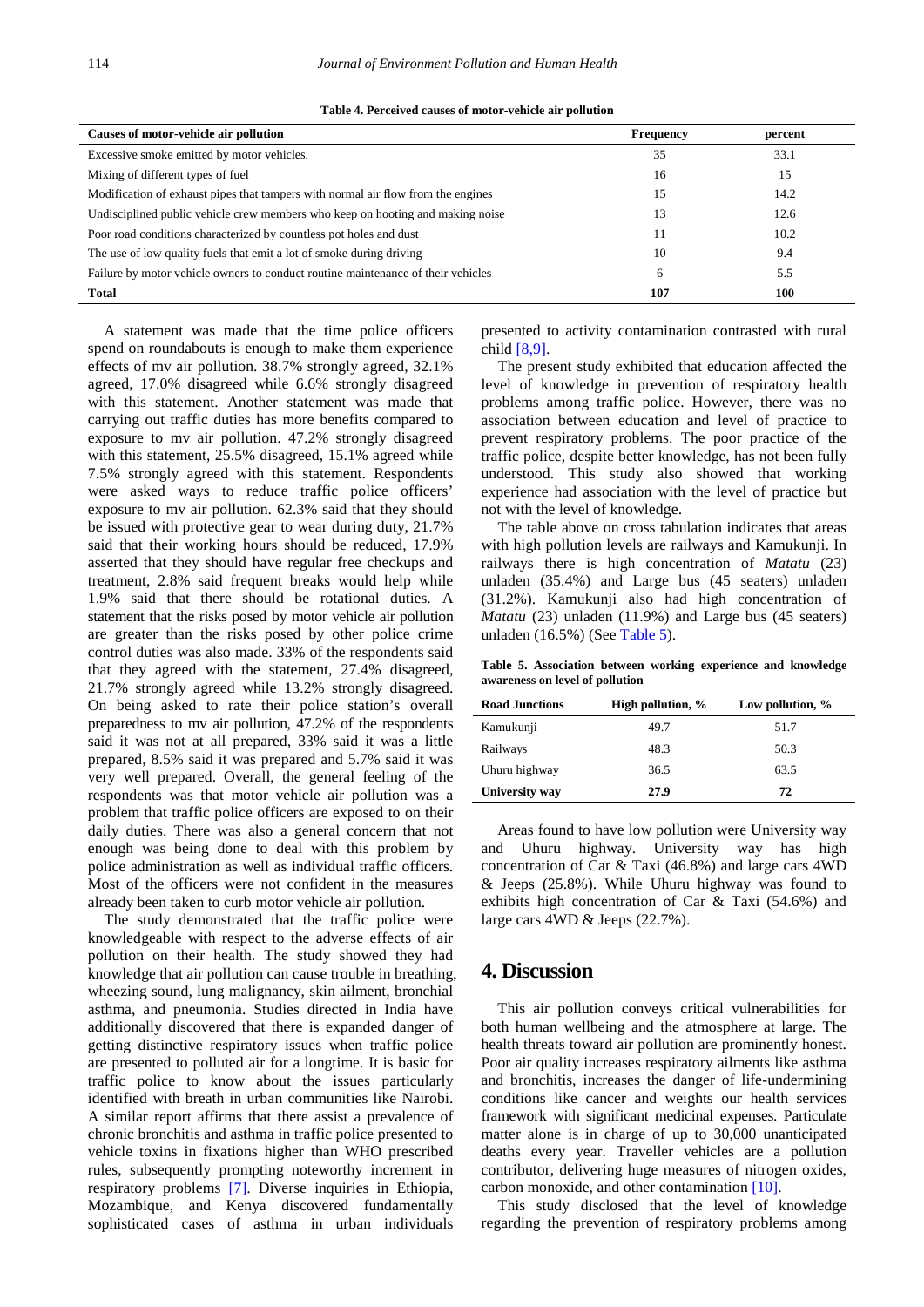the traffic police was comparatively higher than the level of practice. Parallel results were achieved in a study done in India; which exposed that level of knowledge was found to be better in majority of traffic police while the level of practice was lower. This might be due to Police regulations CAP. 84 LOK paragraphs 8, force standing orders, which stipulate code of dressing in the entire police force. The entire population of traffic police at the city of Nairobi Never used masks to prevent respiratory problems in this study.

A study revealed that no such arrangement have ever been suggested nor implemented. In Nairobi city, vehicular emission is the major contributor to air pollution. In addition, at the time of this study, construction of roads was in progress in parts of the city street, intersections and Road junctions which could also be factor for contribution of higher particulate matter dynamic. This could have intensified the condition of air, eventually deteriorating the health of the traffic police. The good health of traffic police and city dwellers is ensured only if the government implements vehicle inspection and emission testing effectively and ban on polluting vehicles. A research work suggests that, with longer experience, people increase their level of performance. It is better to learn preventive measures against air pollution from experience and practice them in daily life.

This study shows that the Nairobi Central district is one of the highest urban center in terms of car population. Due to the high population there has been increased motor vehicle pollution in the city. The composition of traffic on city roads also affects emission. The future trend in vehicle growth can have serious implications and fuel consumption patterns. A large number of private vehicles for example, are two-wheelers, which are cheap and reliable but also high on emissions. Of significant concern are the abnormal amounts of suspended particulate matter inside the inhalable range. The mean  $PM_{10}$  was  $239\pm126$  $\mu$ g/m<sup>3</sup> while the range was 66.66 to 444.45 $\mu$ g/m<sup>3</sup>. These levels are high when contrasted with other contaminated urban communities like Bombay, London, Los Angeles and so on. As far as possible for  $PM_{10}$  is 150  $\mu$ g/m.

McGranahan, G., and F. Murray, eds. [\[11\].](#page-5-9) have contended at a similar assumption that ineffective conveyance is the noteworthy offender of air contamination representing more than 80% of aggregate air toxins. This is an unmistakable sign that vehicle emissions are a major source of encompassing ambient air pollution. The type of urban development in most creating nations has tended to build the utilization of mechanized transport, especially road transport, which prompts increment environmental effects.

Not all pollutants which is emitted from cars is the same; there are two sorts of contamination released by petrol vehicles. These incorporate; evaporative emissions, which happens when vapors of fuel are discharged into the climate, without being copied, and deplete outflows, including risky gasses, for example, carbon monoxide, oxides of nitrogen, hydrocarbons and particulates. The real poisons are particulate matter, hydrocarbons, nitrogen oxides, carbon monoxide, sulfur dioxide, perilous air toxins, and nursery gasses, all of which are to a great degree hazardous for people.

The present study exhibited that the traffic police had knowledge regarding the negative effects of air pollution on their health. They had knowledge that air pollution can cause difficulty in breathing, wheezing sound, lung cancer, bronchial asthma, and pneumonia. This study concurs with a studies conducted in India by Faucet and Sevingny [\[12\]](#page-5-10) which have also revealed that there is increased risk of getting different respiratory problems when traffic police are uncovered to polluted air for a longer time. It is indispensable for traffic police to be aware of the problems especially related to respiration in Kenya. Although majority of the traffic police had knowledge that they need to use antipollution mask, fewer of them felt like going for regular health checkup. Regular checkups spare lives notwithstanding when there is no particular issue, since the nonappearance of symptoms does not really ensure that one is healthy. This is in accordance with ponders by Goldberget *et al.,* [\[13\]](#page-5-11) and Rainham *et al.,* [\[14\]](#page-5-12) who have likewise indicated diminished rates of intrusive growths and diminished mortality in individuals who experience consistent therapeutic checkup. Therefore, awareness creating activities and policies relating to regular health checkup and protection from polluted environment should be launched effectively.

In Kenya, traffic police department have presented that the level of knowledge regarding the prevention of respiratory problems among the traffic police is comparatively higher than the level of practice. Similar results were obtained in a study done in India by Babisch [\[15\]](#page-5-13) and Fogari [\[16\]](#page-5-14) that showed that the level of knowledge was found to be better in majority of traffic police while the level of practice was average. This criterion might have been due to financial difficulties faced by the traffic police as studies have suggested that socioeconomic factors play a role in the health seeking behaviors. In addition, in sufficient time management during duty periods could avert attending regular health checkup. Nonetheless, they should be motivated to have healthy and safe practice against the pollution. Furthermore, the government should draft sustainable policies addressing such issues.

The present study showed that education affected the level of knowledge in prevention of respiratory problems among traffic police. However, there was no association between education and level of practice to prevent respiratory problems. The poor practice of the traffic police, despite better knowledge, has not been fully understood.

The Kenyan government has been endeavoring in react to the ecological issues, in which a few successful contamination control measures were started. The measures point at exhaust gas emission controls as well as at the change of fuel and vehicle determinations, usage of being used vehicle inspection and support program, mass travel systems, and traffic management. In Kenya, legal Notice No. 60 of 2007 [\[17\]](#page-5-15) provides the recommended long term exposure limits as follows, 50 ppm for CO, 5000 ppm for  $CO<sub>2</sub>$ , 3 ppm for  $NO<sub>2</sub>$  while short term exposure limits are given as 300 ppm for CO, 15000 ppm for  $CO<sub>2</sub>$  and 5 ppm for  $NO<sub>2</sub>$  respectively. WHO (2000) also provides long term exposure limits for CO and  $NO<sub>2</sub>$  as 9 ppm and 0.072 ppm respectively while short term exposure limits for the